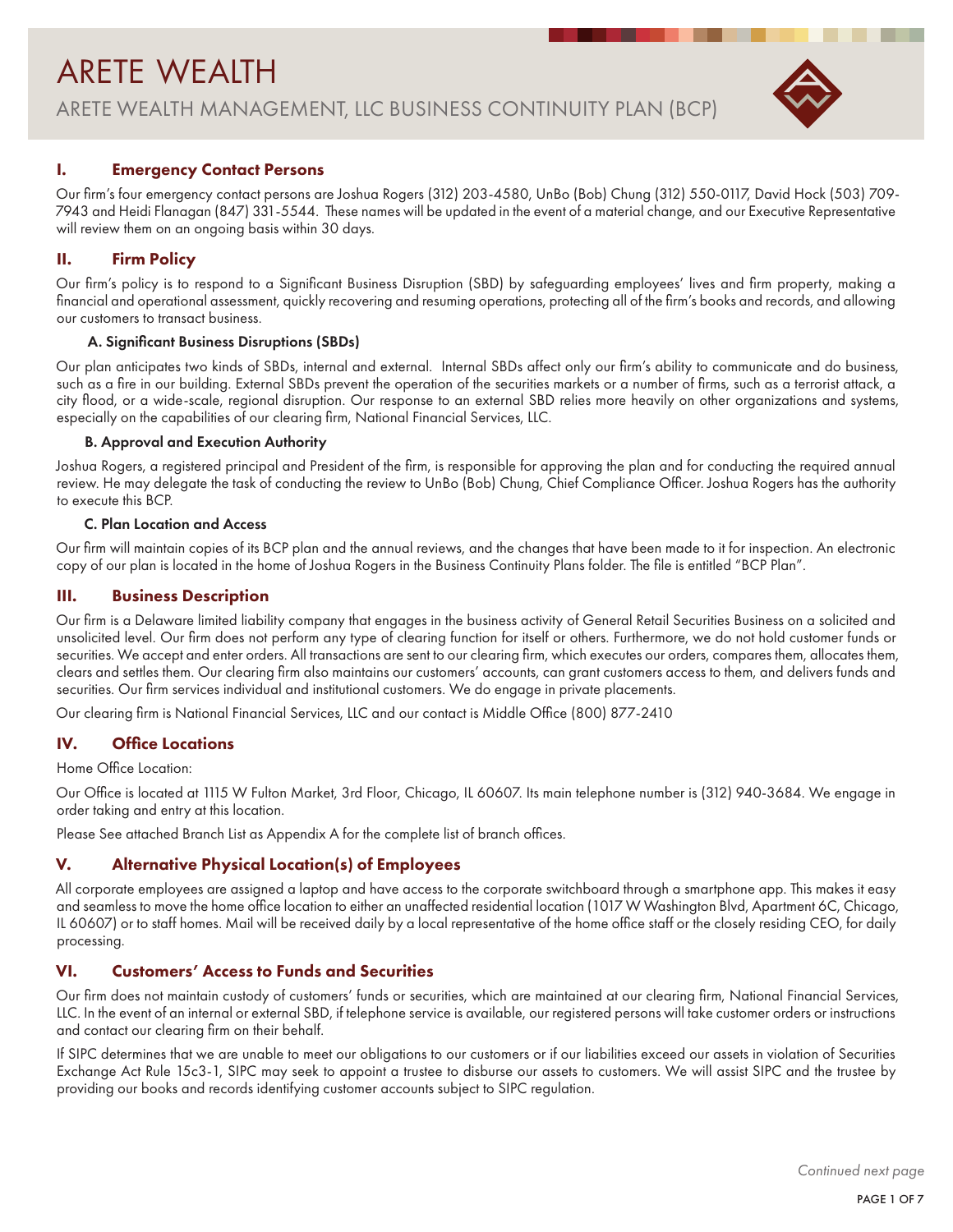# ARETE WEALTH ARETE WEALTH MANAGEMENT, LLC BUSINESS CONTINUITY PLAN (BCP)



# VII. Data Back-Up and Recovery (Hard Copy and Electronic)

Our firm maintains its primary hard copy books and records and its electronic records at 1115 W Fulton Market, 3rd Floor, Chicago, IL 60607. UnBo (Bob) Chung, the Chief Compliance Officer of the firm, (312) 940-3684, is responsible for the maintenance of these books and records.

Our firm maintains a paperless books and records system. Most books and records are maintained and backed up daily by INAP LLC, located at 9333 W Grand Ave, Franklin Park, IL 60131. In compliance with FINRA and SEC regulations regarding electronic record keeping, in addition to the daily backups of all data, INAP also syncs all data and servers in near-realtime to 615 N 48th St, Phoenix AZ 85008. Additional client records are maintained and backed up by Artisan, located at 7676 Hazard Center Drive, Suite 1540, San Diego, CA 92108.

In the event of an internal or external SBD that causes the loss of our paper records, we will physically recover them from our back-up site. If our primary site is inoperable, we will continue operations from our back-up site or an alternate location. For the loss of electronic records, we will either physically recover the storage media or electronically recover data from our back-up site, or, if our primary site is inoperable, continue operations from our back-up site or an alternate location.

# VIII. Financial and Operational Assessments

## A. Operational Risk

In the event of an SBD, we will immediately identify what means will permit us to communicate with our customers, employees, critical business constituents, critical banks, critical counter-parties, and regulators. Although the effects of an SBD will determine the means of alternative communication, the communications options we will employ will include telephone voice mail and secure e-mail. In addition, we will retrieve our key activity records as described in the section above, Data Back-Up and Recovery (Hard Copy and Electronic).

# B. Financial and Credit Risk

In the event of an SBD, we will determine the value and liquidity of our investments and other assets to evaluate our ability to continue to fund our operations and remain in capital compliance. We will contact our clearing firm, critical banks, and investors to apprise them of our financial status. If we determine that we may be unable to meet our obligations to those counter-parties or otherwise continue to fund our operations, we will request additional financing from our bank or other credit sources to fulfill our obligations to our customers and clients. If we cannot remedy a capital deficiency, we will file appropriate notices with our regulators and immediately take appropriate steps.

# IX. Mission Critical Systems

Our firm's "mission critical systems" are those that ensure prompt and accurate processing of securities transactions, including order taking, entry, execution, comparison, allocation, clearance and settlement of securities transactions, the maintenance of customer accounts, access to customer accounts, and the delivery of funds and securities. More specifically, these systems include: desktop computers and telephone systems.

We have primary responsibility for establishing and maintaining our business relationships with our customers and have sole responsibility for our mission critical functions of order taking and entry. Our clearing firm provides, through contract, the execution, comparison, allocation, clearance and settlement of securities transactions, the maintenance of customer accounts, access to customer accounts, and the delivery of funds and securities.

Our clearing firm contract provides that our clearing firm will maintain a business continuity plan and the capacity to execute that plan. Our clearing firm represents that it will advise us of any material changes to its plan that might affect our ability to maintain our business and presented us with an executive summary of its plan, which can be found at their website www.nationalfinancial.fidelity.com. In the event our clearing firm executes its plan, it represents that it will notify us of such execution and provide us equal access to services as its other customers. If we reasonably determine that our clearing firm has not or cannot put its plan in place quickly enough to meet our needs, or is otherwise unable to provide access to such services, our clearing firm represents that it will assist us in seeking services from an alternative source. Recovery-time objectives provide concrete goals to plan for and test against. They are not, however, hard and fast deadlines that must be met in every emergency situation, and various external factors surrounding a disruption, such as time of day, scope of disruption, and status of critical infrastructure—particularly telecommunications—can affect actual recovery times. Recovery refers to the restoration of clearing and settlement activities after a wide-scale disruption; resumption refers to the capacity to accept and process new transactions and payments after a wide-scale disruption.

#### A. Our Firm's Mission Critical Systems

# 1. Order Taking

Currently, our firm receives orders from customers via telephone. During an SBD, either internal or external, we will continue to take orders through this method and in addition, as communications permit, we will inform our customers when communications become available to tell them what alternatives they have to send their orders to us. If necessary, we will advise our customers to place orders directly with our clearing firm.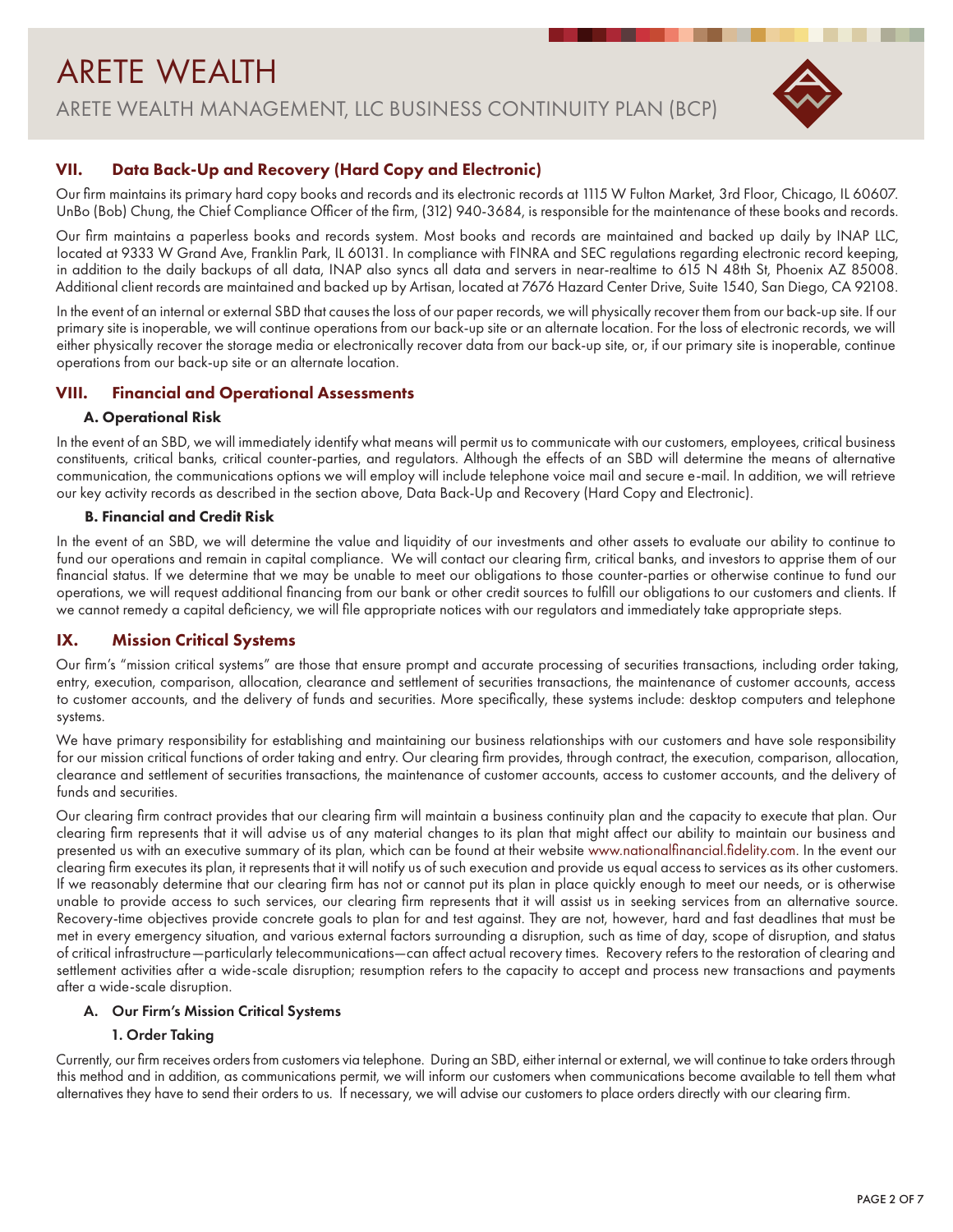

#### 2. Order Entry

Currently, our firm enters orders electronically or by phone and sends those to our clearing firm electronically or by phone.

In the event of an internal SBD, we will enter and send records to our clearing firm by the fastest alternative means available, which include electronic and phone. In the event of an external SBD, we will maintain the order in electronic or paper format, and deliver the order to the clearing firm by the fastest means available when it resumes operations. In addition, during an internal SBD, we may need to refer our customers to deal directly with our clearing firm for order entry.

#### 3. Order Execution

We do not currently execute orders for our customers. This function is provided by our clearing firm, National Financial Services.

#### B. Mission Critical Systems Provided by Our Clearing Firm

Our firm relies, by contract, on our clearing firm to provide order execution, order comparison, order allocation, and the maintenance of customer accounts, delivery of funds and securities, and access to customer accounts.

#### X. Alternate Communications Between the Firm and Customers, Employees, and Regulators

#### A. Customers

We now communicate with our customers using the telephone, e-mail, U.S. mail, and in person visits at our firm or at the other's location. In the event of an SBD, we will assess which means of communication are still available to us, and use the means closest in speed and form (written or oral) to the means that we have used in the past to communicate with the other party. For example, if we have communicated with a party by e-mail but the Internet is unavailable, we will call them on the telephone and follow up where a record is needed with paper copy in the U.S. mail.

#### B. Employees

We now communicate with our employees using the telephone, e-mail, and in person. In the event of an SBD, we will assess which means of communication are still available to us, and use the means closest in speed and form (written or oral) to the means that we have used in the past to communicate with the other party. We will also employ a call tree so that senior management can reach all employees quickly during an SBD. The call tree includes all staff home and office phone numbers. We have identified persons, noted below, who live near each other and may reach each other in person:

The person to invoke use of the call tree is: Joshua Rogers

| <b>CALLER</b> | <b>CALL RECIPIENTS</b> |
|---------------|------------------------|
| Joshua Rogers | UnBo (Bob) Chung       |
|               | David Hock             |
|               | Heidi Flanagan         |

#### C. Regulators

We are currently members of the following SROs: FINRA. We communicate with our regulators using the telephone, e-mail, fax, U.S. mail, and in person. In the event of an SBD, we will assess which means of communication are still available to us, and use the means closest in speed and form (written or oral) to the means that we have used in the past to communicate with the other party.

#### XI. Critical Business Constituents, Banks, and Counter-Parties

#### A. Business constituents

We have contacted our critical business constituents (businesses with which we have an ongoing commercial relationship in support of our operating activities, such as vendors providing us critical services), and determined the extent to which we can continue our business relationship with them in light of the internal or external SBD. We will quickly establish alternative arrangements if a business constituent can no longer provide the needed goods or services when we need them because of a SBD to them or our firm. Our major supplier is: National Financial Services, LLC

#### B. Banks

We have contacted our banks and lenders to determine if they can continue to provide the financing that we will need in light of the internal or external SBD. The bank maintaining our operating account is First Midwest Bank (815) 344-7281. The bank maintaining our Proprietary Account of Introducing Brokers/Dealers (PAIB account) is National Financial Services (800) 877-2410.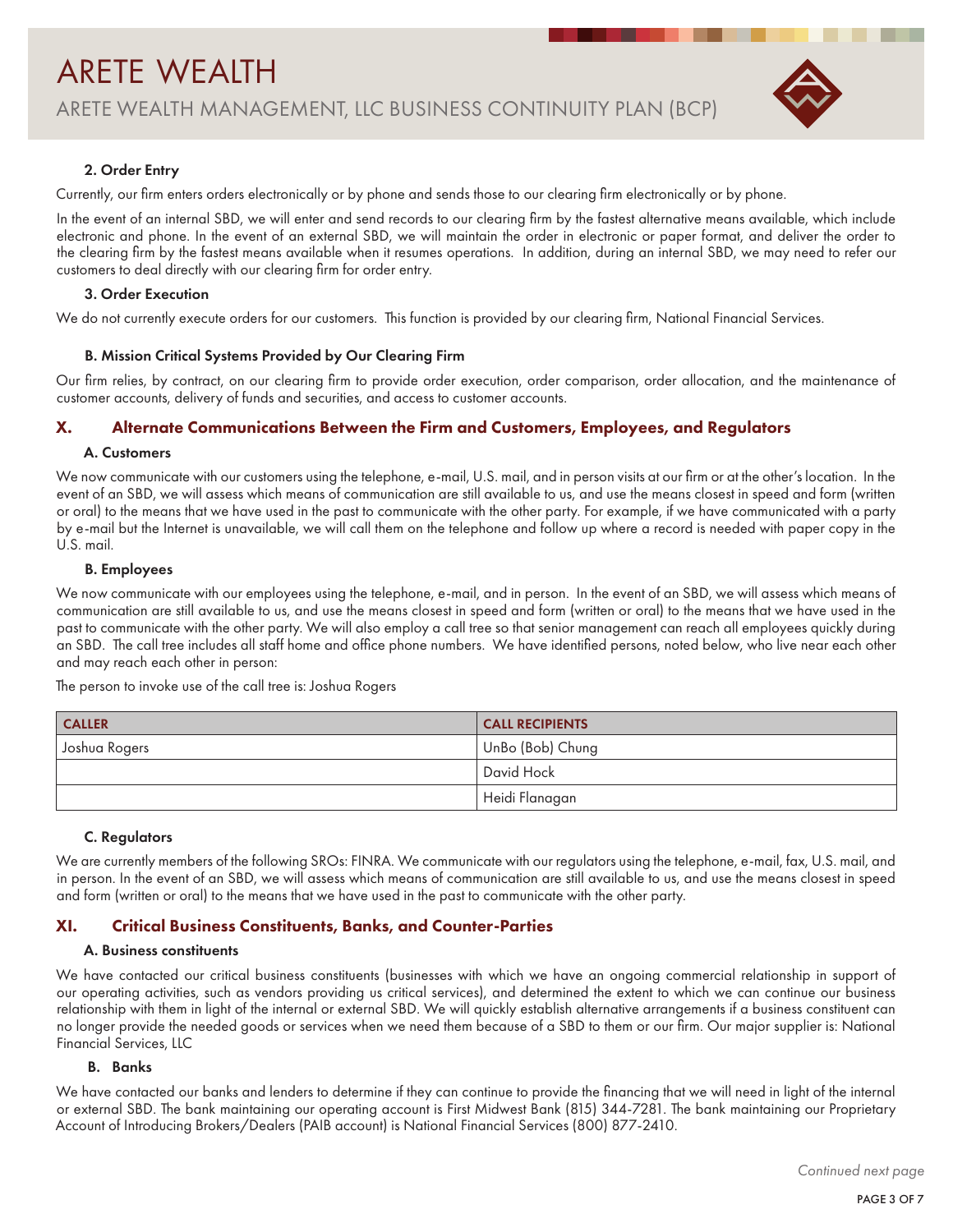

#### C. Counter-Parties

We have contacted our critical counter-parties, such as other broker-dealers or institutional customers, to determine if we will be able to carry out our transactions with them in light of the internal or external SBD. Where the transactions cannot be completed, we will work with our clearing firm or contact those counter-parties directly to make alternative arrangements to complete those transactions as soon as possible.

# XII. Regulatory Reporting

Our firm is subject to regulation by: the SEC and FINRA as well as the states in which we are registered to do business. We now file reports with our regulators using paper copies in the U.S. mail, and electronically using fax, e-mail, and the Internet. In the event of an SBD, we will check with the SEC, FINRA, and other regulators to determine which means of filing are still available to us, and use the means closest in speed and form (written or oral) to our previous filing method. In the event that we cannot contact our regulators, we will continue to file required reports using the communication means available to us.

# XIII. Disclosure of Business Continuity Plan

We provide in writing a BCP disclosure statement to customers at account opening. We also mail it to customers upon request. Our disclosure statement is attached.

## XIV. Updates and Annual Review

Our firm will update this plan whenever we have a material change to our operations, structure, business or location or to those of our clearing firm. In addition, our firm will review this BCP annually to modify it for any changes in our operations, structure, business, or location or those of our clearing firm.

# XV. Senior Manager Approval

I have approved this Business Continuity Plan as reasonably designed to enable our firm to meet its obligations to customers in the event of an SBD.

| Signed: |                                 |
|---------|---------------------------------|
|         | Title: Chief Compliance Officer |
|         | Date: March 31, 2022            |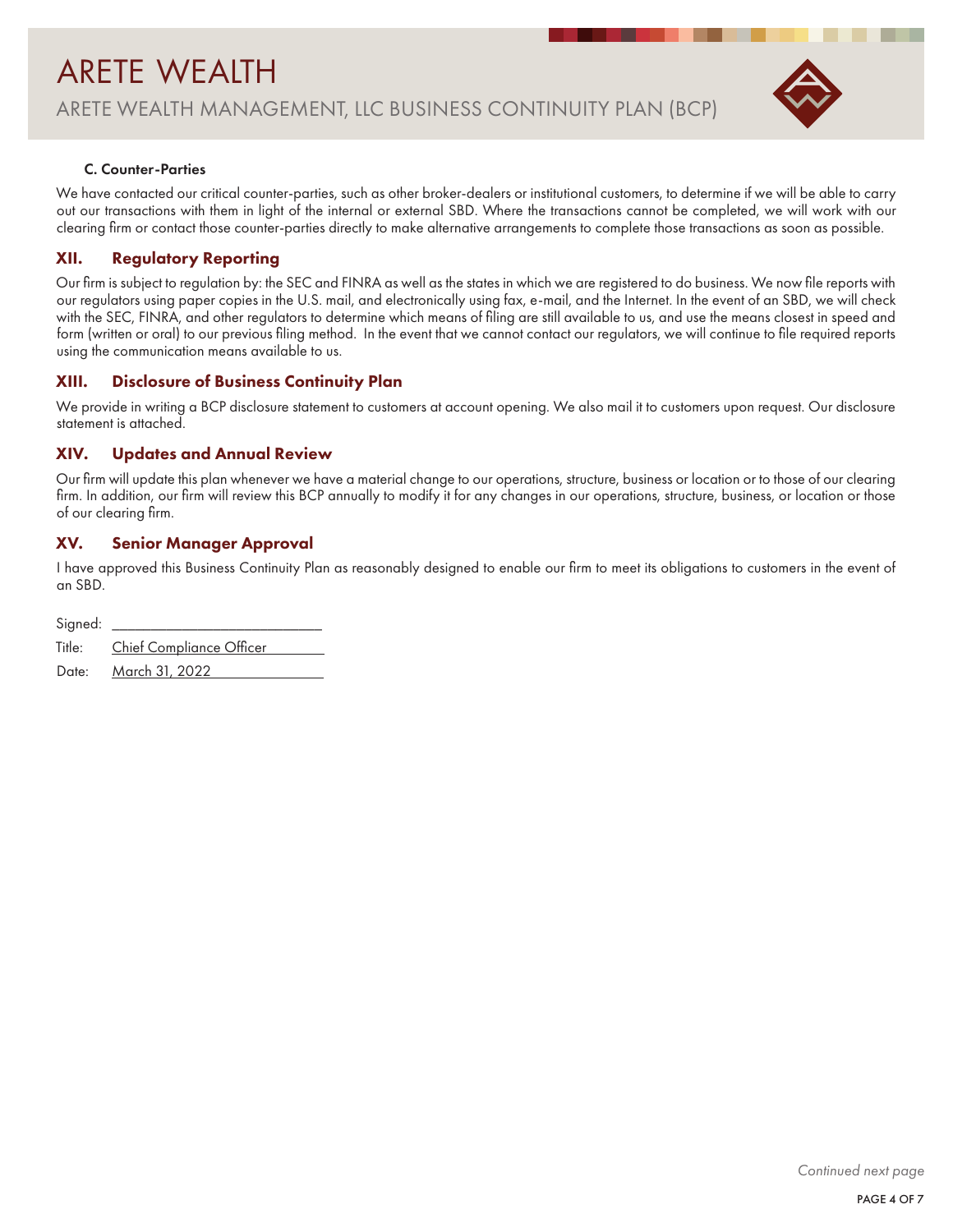

#### Attachment to Arete Wealth Management, LLC Business Continuity Plan

#### Arete Wealth Management, LLC's Business Continuity Planning

Arete Wealth Management, LLC has developed a Business Continuity Plan on how we will respond to events that significantly disrupt our business. Since the timing and impact of disasters and disruptions is unpredictable, we will have to be flexible in responding to actual events as they occur. With that in mind, we are providing you with this information on our business continuity plan.

Contacting Us – If after a significant business disruption you cannot contact us as you usually do at (312) 940-3684, you should call our alternative number, (312) 203-4580. If you cannot access us through either of those means, you should contact our clearing firm, National Financial Services, LLC, at (800) 877-2410 for instructions on how it may provide prompt access to funds and securities, enter orders and process other trade-related, cash, and security transfer transactions for you.

Our Business Continuity Plan – We plan to quickly recover and resume business operations after a significant business disruption and respond by safeguarding our employees and property, making a financial and operational assessment, protecting the firm's books and records, and allowing our customers to transact business. In short, our business continuity plan is designed to permit our firm to resume operations as quickly as possible, given the scope and severity of the significant business disruption.

Our business continuity plan addresses: data back-up and recovery; all mission critical systems; financial and operational assessments; alternative communications with customers, employees, and regulators; alternate physical location of employees; critical supplier, contractor, bank and counter-party impact; regulatory reporting; and assuring our customers prompt access to their funds and securities if we are unable to continue our business.

Our clearing firm, National Financial Services, LLC, backs up our important records in a geographically separate area. While every emergency situation poses unique problems based on external factors, such as time of day and the severity of the disruption, we have been advised by our clearing firm that its objective is to restore its own operations and be able to complete existing transactions and accept new transactions and payments within 1 business day. Your orders and requests for funds and securities could be delayed during this period.

Varying Disruptions – Significant business disruptions can vary in their scope, such as only our firm, a single building housing our firm, the business district where our firm is located, the city where we are located, or the whole region. Within each of these areas, the severity of the disruption can also vary from minimal to severe. In a disruption to only our firm or a building housing our firm, we will transfer our operations to a local site when needed and expect to recover and resume business within 48 hours. In a disruption affecting our business district, city, or region, we will transfer our operations to a site outside of the affected area, and recover and resume business within 5 business days. In either situation, we plan to continue in business, transfer operations to our clearing firm if necessary, and notify you how to contact us. If the significant business disruption is so severe that it prevents us from remaining in business, we will assure our customer's prompt access to their funds and securities.

For more information – If you have questions about our business continuity planning, you can contact us at (312) 940-3684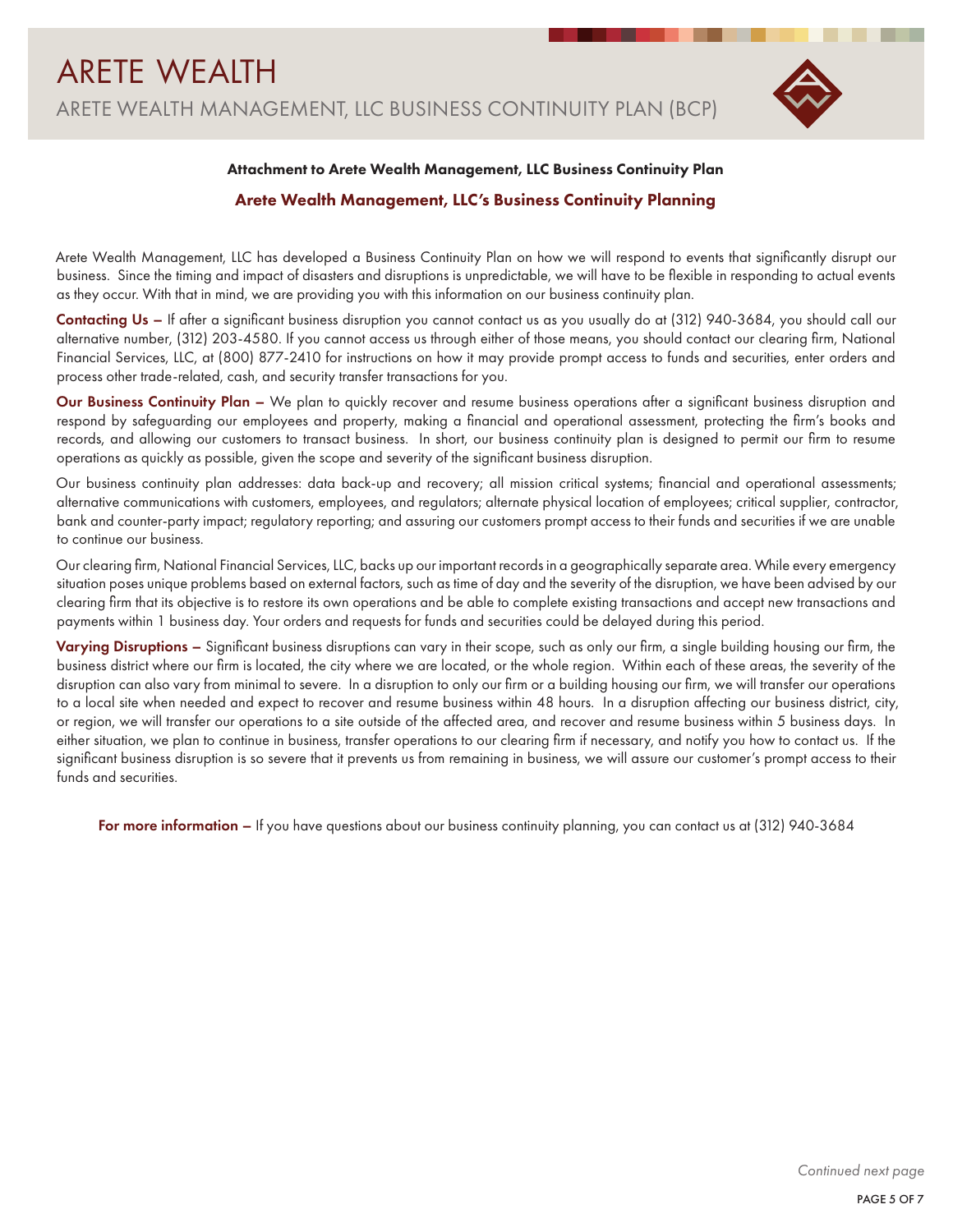# ARETE WEALTH ARETE WEALTH MANAGEMENT, LLC BUSINESS CONTINUITY PLAN (BCP)



Chicago, IL (Headquarters) 1115 W Fulton Market, 3rd Floor Chicago, IL 60607 312-940-3684

Birmingham, AL 2318 2nd Ave N Birmingham, AL 35203 205.874.9299

Scottsdale, AZ 4835 E. Cactus Rd, Suite 215 Scottsdale, AZ 85254 858.207.4817

Carlsbad, CA 6005 Hidden Valley Rd, Suite 290 Carlsbad, CA 92011 858.217.5347

Century City, CA 1999 Avenue of the Stars, Suite 1100 Century City, CA 90067 310.407.5400

Los Gatos, CA 718 University Avenue, Suite 116 Los Gatos, CA 95032 408.888.7017

San Diego, CA 3636 Nobel Dr, Suite 440 San Diego, CA 92122 858.455.1825

San Diego, CA 3131 Camino Del Rio North, Suite 370 San Diego, CA 92108 619.906.4499

# Attachment A BRANCH LIST

San Francisco, CA 109 Olympia Way San Francisco, CA 94131 415.258.1776

Santa Barbara, CA 735 State Street, Suite 516 Santa Barbara, CA 93101 805.845.3092

Woodland Hills, CA 6320 Canoga Ave, Suite 1500 Woodland Hills, CA 91367 818.533.1911

Englewood, CO 7887 East Belleview Ave, Suite 1100 Englewood, CO 80111 303.768.0520

Farmington, CT 790 Farmington Ave, Bldg 3 Farmington, CT 06032 860.677.7755

Westport, CT 320 Post Rd West, Suite 210 Westport, CT 06880 203.303.7036

Ponte Vedra Beach, FL 814 A1A Suite 208 Ponte Bedra Beach, FL 32082 904-834-2579

Atlanta, GA 3715 Northside Pkwy, Suite 4-250 Atlanta, GA 30327 404.666.5000

West Des Moines, IA - Insight 6600 Westown Pkwy, Suite 190 West Des Moines, IA 50266 515.273.1333

West Des Moines, IA - Silvercap 160 S 68th Street, Suite 1204 West Des Moines, IA 50266 515.225.4141

Chicago, IL – Cura Wealth 180 N. Stetson Ave, Suite 3500 Chicago, IL 60601 847-476-5149

Crystal Lake, IL 1 North Virginia St, Suite D Crystal Lake, IL 60014 815.940.4650

Park Ridge, IL 626 Busse Hwy Park Ridge, IL 60068 847.268.3670

Springfield, IL 3000 Professional Drive, Suite 200 Springfield, IL 62703 217-718-5137

Opelousas, LA 4670 I-49 N Service Road Opelousas, LA 70570 337.948.8186

Wenham, MA 19 Porter Street #2 Wenham, MA 01984 617.413.9057